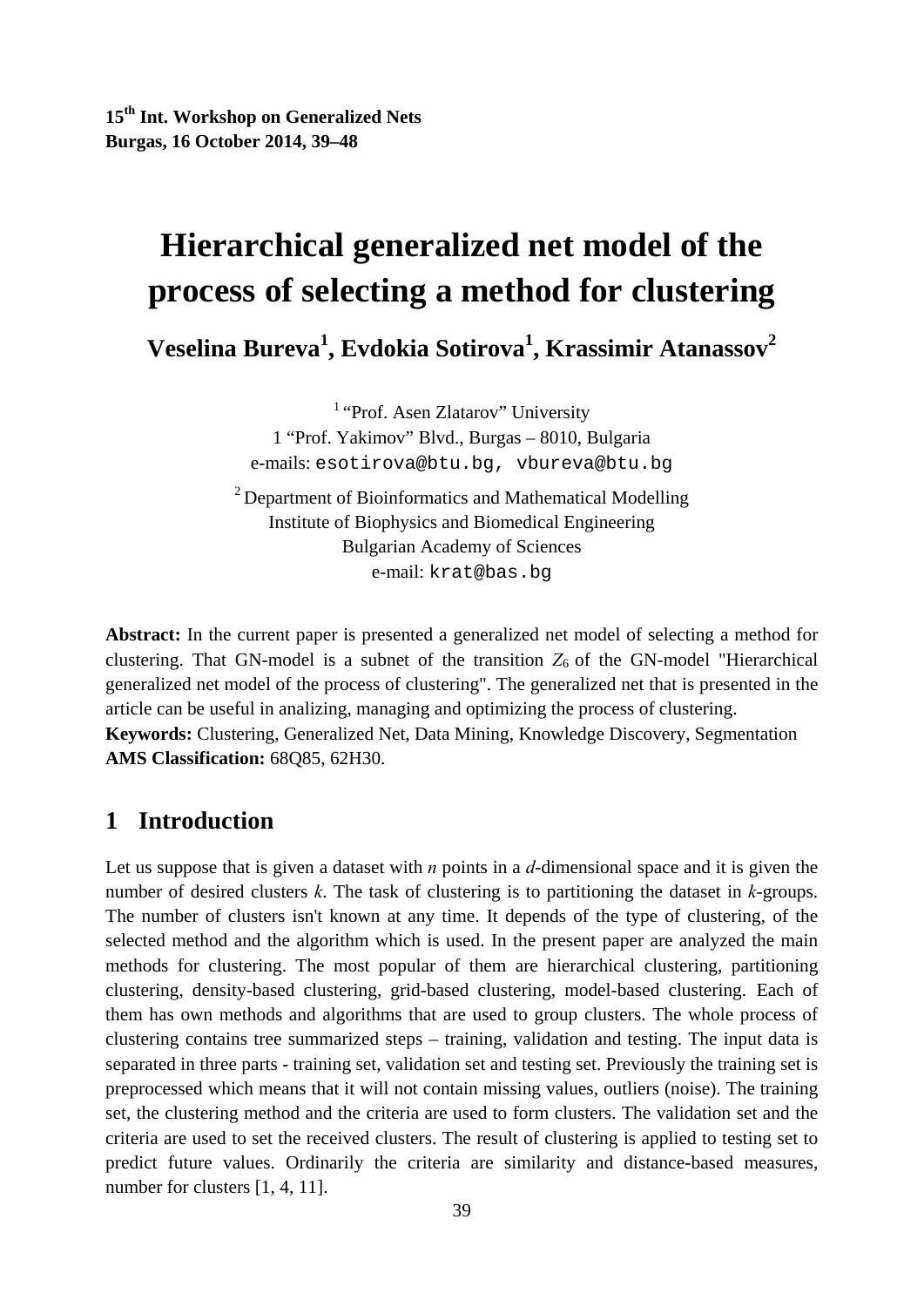## **2 Generalized net model**

The concept for Generalized nets is introduced in [2, 3]. There are several methods and algorithms for knowledge discovery that are already modeled by generalized nets [5–10]. In this paper is constructed a generalized net model of the process of selecting a method for clustering. The GN is presented on the Fig. 1. It contains 7 transitions and 41 places.



Figure 1. Hierarchical generalized net model of the process of selecting a method for clustering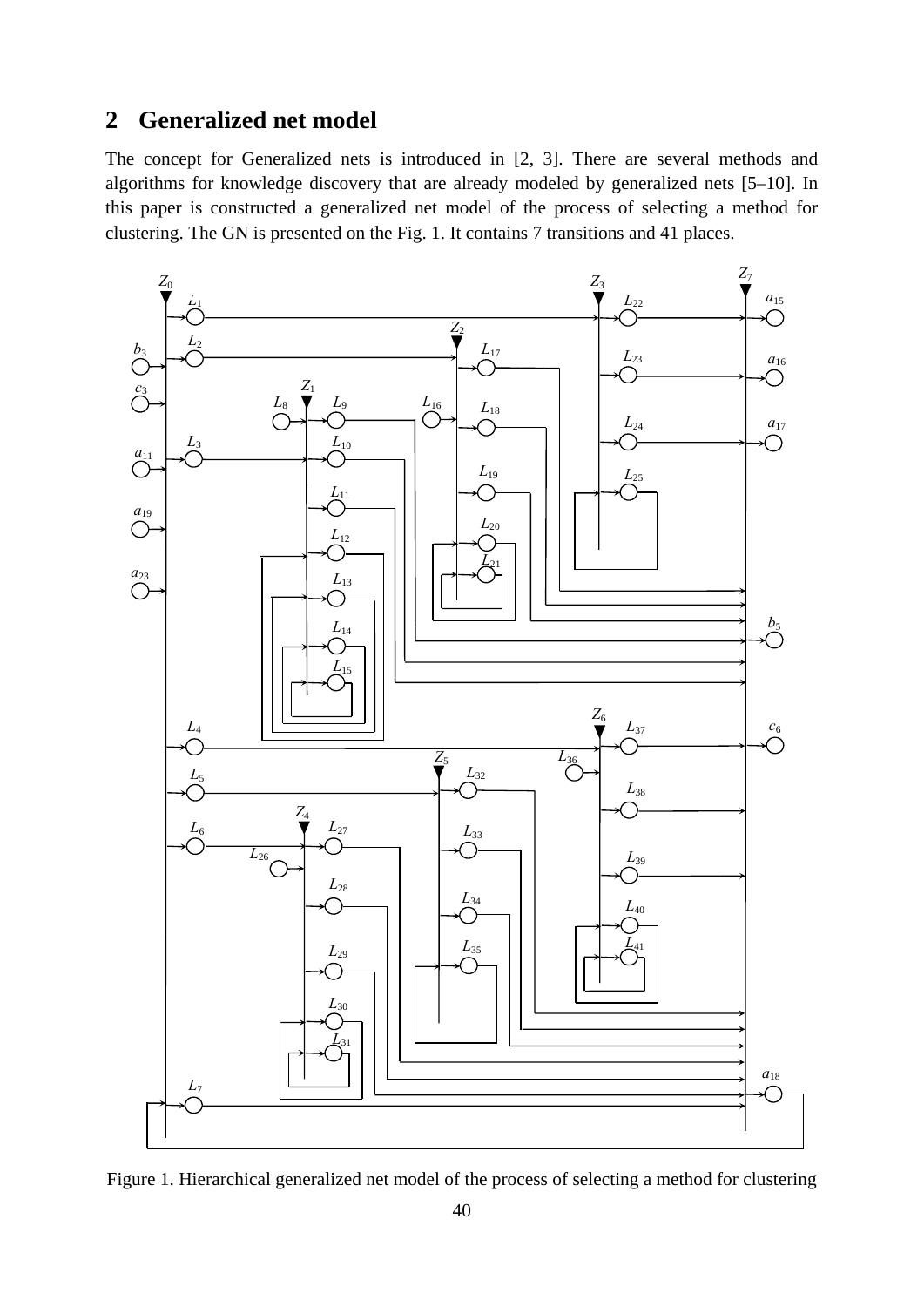It can replace the transition  $Z_6$  in a generalized net of the process of clustering using operator *Н*3. The set of transitions *А* is the following:

$$
A_1 = \{Z_0, Z_1, Z_2, Z_3, Z_4, Z_5, Z_6, Z_7\},\
$$

where the transitions describe the processes:

- $Z_0$  "input parameters";
- $Z_1$  "hierarchical methods for clustering";
- *Z*<sub>2</sub> "partitioning methods for clustering";
- *Z*<sub>3</sub> "density-based clustering";
- *Z*<sub>4</sub> "grid-based clustering";
- $Z_5$  " model-based clustering";
- $Z_6$  " other methods for clustering fuzzy clustering, soft computing";
- $Z_7$  "output data".
- •

The transition  $Z_0$  has the following form:

$$
Z_{0} = \langle \{b_3, c_3, a_{11}, a_{19}, a_{23}, L_{25}\}, \{L_1, L_2, L_{L-3}, L_4, L_5, L_6, L_7\}, R_0, \\\vee (\wedge (b_3, c_3, a_{11}), a_{19}, a_{23}, L_{25})\rangle,
$$

where:

|  | $L_1$ $L_2$ $L_3$ $L_4$ $L_5$ $L_6$ $L_7$                                                                                                                                                                                                                                                                                                                                                |  |  |  |
|--|------------------------------------------------------------------------------------------------------------------------------------------------------------------------------------------------------------------------------------------------------------------------------------------------------------------------------------------------------------------------------------------|--|--|--|
|  | $\label{eq:R0} \begin{array}{c ccccccccc} & & & & & & & & \\ \hline b_3 & W_{3,1} & W_{3,2} & W_{3,3} & W_{3,4} & W_{3,5} & W_{3,6} & false \\ & & & & & & & & & \\ c_3 & W_{3,1} & W_{3,2} & W_{3,3} & W_{3,4} & W_{3,5} & W_{3,6} & false \\ & & & & & & & & & \\ R_0 = & a_{11} & W_{11,1} & W_{11,2} & W_{11,3} & W_{11,4} & W_{11,5} & W_{11,6} & false \\ & & & & & & & & \\ a_{1$ |  |  |  |
|  |                                                                                                                                                                                                                                                                                                                                                                                          |  |  |  |
|  |                                                                                                                                                                                                                                                                                                                                                                                          |  |  |  |
|  |                                                                                                                                                                                                                                                                                                                                                                                          |  |  |  |
|  |                                                                                                                                                                                                                                                                                                                                                                                          |  |  |  |
|  |                                                                                                                                                                                                                                                                                                                                                                                          |  |  |  |

and:

 $i = \{1, 2, \ldots, 6\}$ , where:

- $i = 1$ -"hierarchical clustering";
- $i = 2$ -"partitioning clustering";
- $i = 3$ -"density-based clustering";
- $i = 4$ -"grid-based clustering";
- $i = 5$ -"model-based clustering";

 $i = 6$ -"other methods for clustering";

The predicates in the index matrix  $R_0$  have the following meaning:

- $W_{3,1} = W_{3,2} = W_{3,3} = W_{3,4} = W_{3,5} = W_{3,6} =$  "selected criteria for clustering of type *i*" (from place  $b_3$ ;
- $W_{3,1} = W_{3,2} = W_{3,3} = W_{3,4} = W_{3,5} = W_{3,6} =$  selected method and algorithm for clustering of type  $i''$  (from place  $c_3$ );
- $W_{11,1} = W_{11,2} = W_{11,3} = W_{11,4} = W_{11,5} = W_{11,6} =$ " selected data for clustering of type *i*";
- $W_{19,1} = W_{19,2} = W_{19,3} = W_{19,4} = W_{19,5} = W_{19,6} =$  "there are data for validation clustering of type *i*";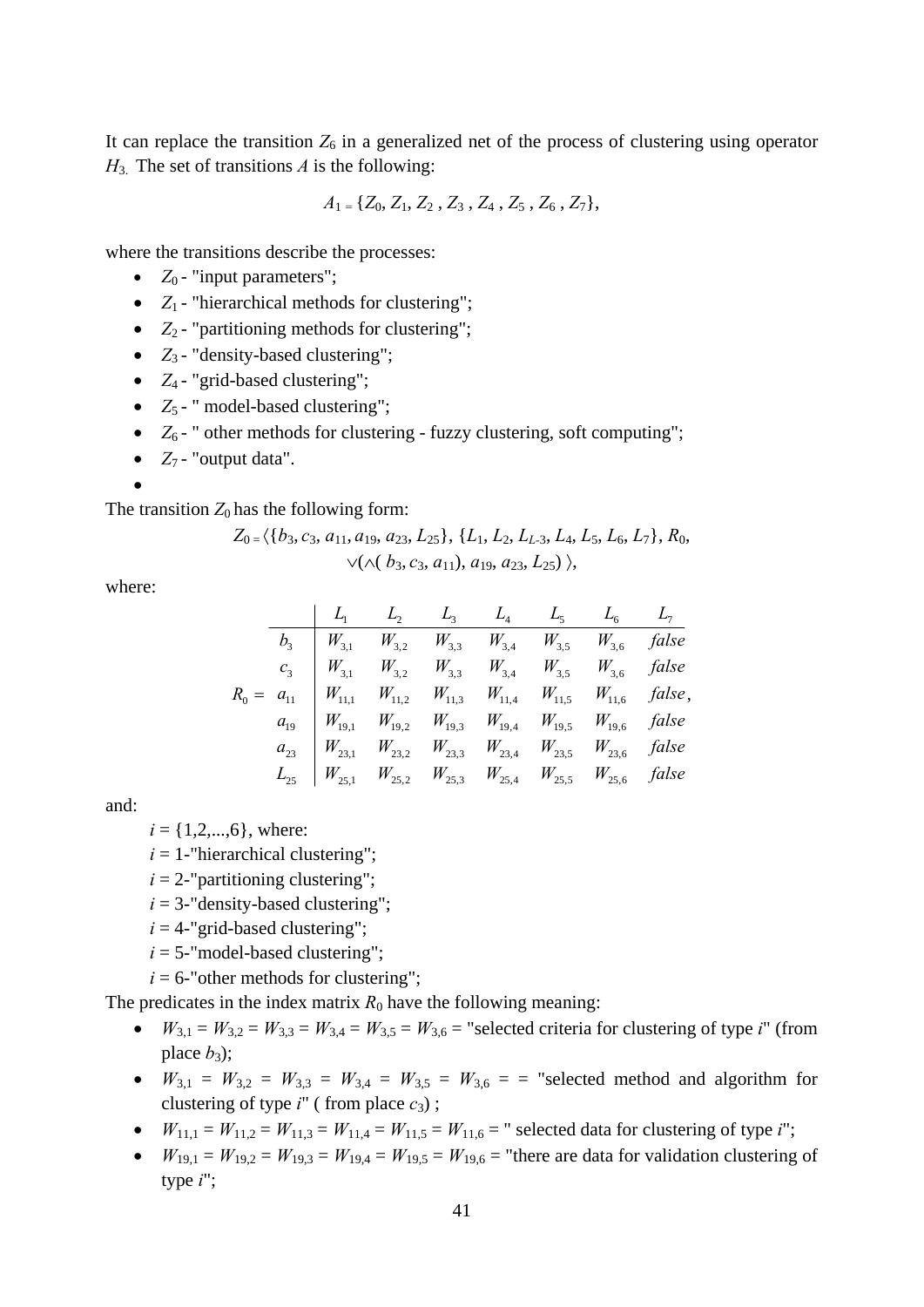- $W_{23,1} = W_{23,2} = W_{23,3} = W_{23,4} = W_{23,5} = W_{23,6} =$  " there are data for testing clustering of type *i*";
- $W_{25,1} = W_{25,2} = W_{25,3} = W_{25,4} = W_{25,5} = W_{25,6} = W_{25,7} =$  "it is necessary new data, criteria or method";

The tokens from places  $b_3$ ,  $c_3$ ,  $a_{11}$ ,  $a_{19}$ ,  $a_{23}$ ,  $L_{25}$  enter in transition  $Z_0$ . In places  $L_1$ ,  $L_2$ ,  $L_{L-3}$ ,  $L_4$ ,  $L_5$ ,  $L_6$ ,  $L_7$  enter tokens with characteristics:

- "*data, criteria and method for hierarchical clustering*" in place *L*1,
- "*data, criteria and method for partitioning clustering*" in place *L*2,
- "*data, criteria and method for density-based clustering*" in place *L*3,
- "*data, criteria and method for grid-based clustering*" in place *L*4,
- "*data, criteria and method for model-based clustering*" in place *L*5,
- "*data, criteria and method for other methods for clustering*" in place *L*6,
- "*data, criteria and method for other (second) types of clustering*" in place *L*7.

The  $\sigma$ -token entering in the net via place  $L_8$  with initial characteristic: "*method for creating clusters - 'bottom-top' or 'top-bottom'* ".

The transition  $Z_1$  has the following form:

$$
Z_1 = \langle \{ L_8, L_3, L_{12}, L_{13}, L_{14}, L_{15} \}, \{ L_9, L_{10}, L_{11}, L_{12}, L_{13}, L_{14}, L_{15} \}, R_1, \{ \vee (\wedge (L_8, L_3), L_{12}, L_{13}, L_{14}, L_{15} ) \rangle,
$$

where:

|  |  | $\begin{vmatrix} L_9 & L_{10} & L_{11} & L_{12} & L_{13} & L_{14} & L_{15} \end{vmatrix}$                                                                                                                                                         |  |  |
|--|--|---------------------------------------------------------------------------------------------------------------------------------------------------------------------------------------------------------------------------------------------------|--|--|
|  |  |                                                                                                                                                                                                                                                   |  |  |
|  |  |                                                                                                                                                                                                                                                   |  |  |
|  |  | $R_1 = L_{12}$ $L_3$ false false false false false false true<br>$L_1 = L_{12}$ $W_{12,9}$ $W_{12,10}$ $W_{12,11}$ $W_{12,12}$ false false false false,<br>$L_{13}$ false false false $W_{13,12}$ $W_{13,13}$ false false<br>$L_{14}$ false false |  |  |
|  |  |                                                                                                                                                                                                                                                   |  |  |
|  |  |                                                                                                                                                                                                                                                   |  |  |
|  |  |                                                                                                                                                                                                                                                   |  |  |

and:

- $W_{12,9}$  = " *k*-clusters from hierarchical clustering are received ";
- $W_{12,10}$  = " *n*-points between the clusters from hierarchical clustering are received ";
- $W_{12,11}$  = "it is necessary other type of clustering";

• 
$$
W_{12,12} = \neg(W_{12,9} \land W_{12,10} \land W_{12,11});
$$

 $W_{13,12}$  = "the type of hierarchical clustering is determined - 'agglomerative' or 'divisive'";

• 
$$
W_{13,13} = -W_{13,12}
$$
;

 $W_{14,13}$  = " the way to calculate the similarity measures is determined - 'single-linkage', 'complete linkage', 'group average '";

• 
$$
W_{14,14} = -W_{14,13}
$$
;

 $W_{15,14}$  = " the direction of clustering is determined -'bottom-top', 'top-bottom'";

• 
$$
W_{15,15} = -W_{15,14}
$$
.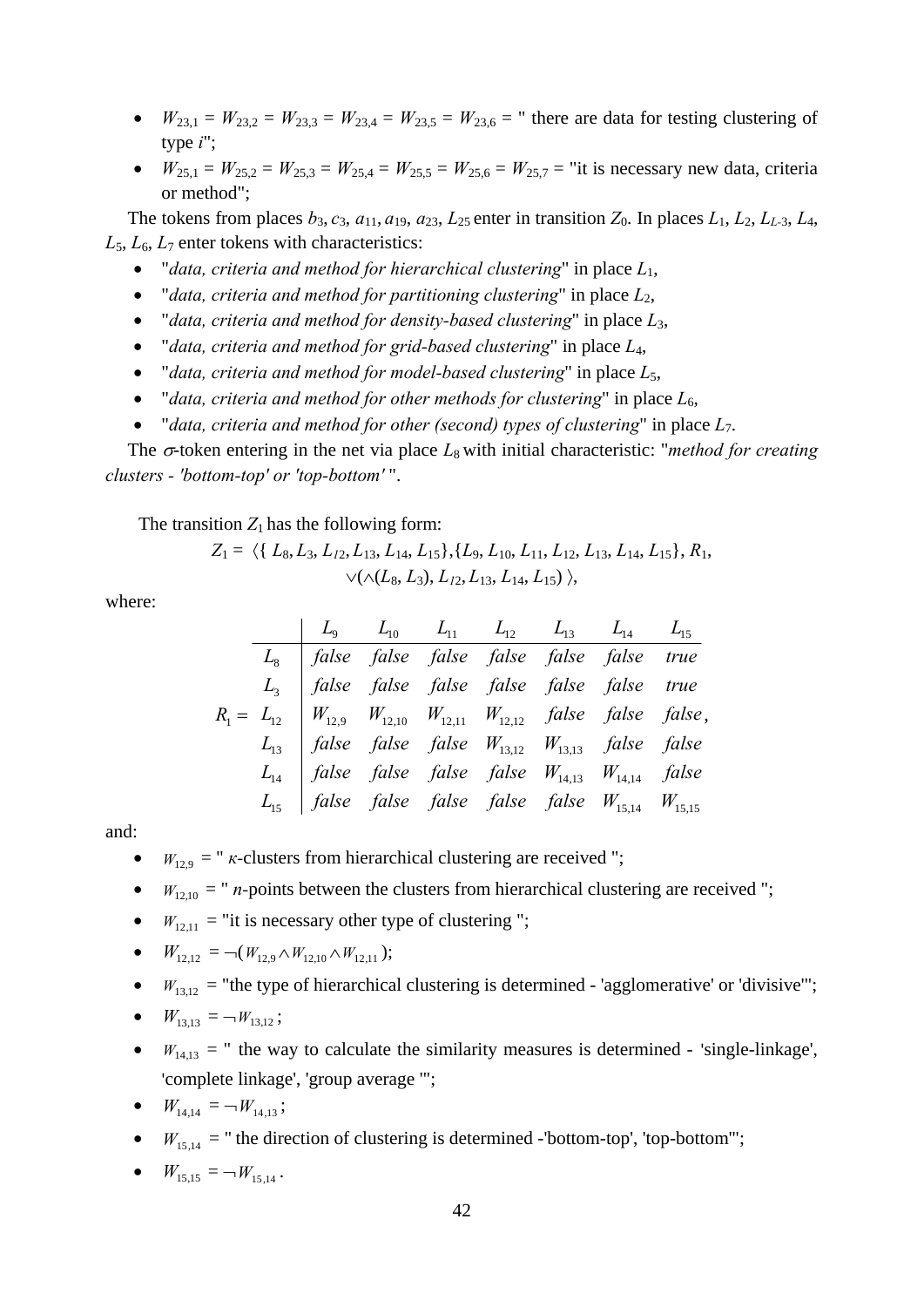At the first activation of transition the token from place  $L_8$  entering in place  $L_{15}$  don't obtain new characteristic. In the next time moment the token from place *L*15 generates new one that enters in place *L*14 with characteristic: *"direction of clustering - 'bottom-top', 'top-bottom'".* At the third activation of transition the token from place  $L_{14}$  generates new one that enters in place *L*13 with characteristic: "*the way to calculate the similarity measures*". In the next time moment the token from place *L*13 generates new one that enters in place *L*12 with characteristic:*"type of clustering -* 'agglomerative' or 'divisive'*".* In the next activation the token from place *L*<sup>12</sup> generates three new tokens that enter in places *L*9, *L*10 and *L*11 with characteristics: *"received clusters from hierarchical clustering"* in place *L*9, *"data fallen between the clusters in hierarchical clustering "* in place *L*10, *"output data from hierarchical clustering to choosing a new clustering method" in place L*11.

The σ-token entering in place *L*<sub>5</sub> with initial characteristic: "given number of clusters". The transition  $Z_2$  has the form:

$$
Z_2 = \langle \{ L_{16}, L_2, L_{20}, L_{21} \}, \{ L_{17}, L_{18}, L_{19}, L_{20}, L_{21} \}, R_2, \vee (L_{16}, L_2, L_{20}, L_{21}) \rangle,
$$

where:

$$
R_2 = \begin{array}{c|ccccc} & L_{17} & L_{18} & L_{19} & L_{20} & L_{21} \\ \hline L_{16} & false & false & false & true & false \\ R_2 = L_2 & false & false & false & false & true \\ L_{20} & W_{20,17} & W_{20,18} & W_{20,19} & W_{20,20} & false \\ L_{21} & false & false & false & W_{21,20} & W_{21,21} \end{array}
$$

and:

- $W_{20,17}$  = " *k*-clusters from partitioning clustering are received ";
- $W_{20,18} = "n\text{-points between the clusters from partitioning clustering are received "};$
- $W_{20,19}$  = " it is necessary other type of clustering ";
- $W_{20,20} = \neg(W_{20,17} \wedge W_{20,18} \wedge W_{20,19});$
- $W_{21,20}$  = "there is selected number for clusters".
- $W_{21,21} = -W_{21,20}$

At the first activation of the transition the token entering in place  $L_{21}$  (from place  $L_{16}$ ) don't obtain new characteristic. At the second activation the token from place *L*21 generates new one that enters in place  $L_{20}$  with characteristic: *"number of clusters"*. In this time moment the token from place  $L_2$  enters in place  $L_{20}$  and generate three new tokens. They enter in places  $L_{17}$ ,  $L_{18}$ and *L*19 with characteristics: *"received clusters from partitioning clustering"* in place *L*17, *"received data between clusters from partitioning clustering"* in place *L*18, *"output data from partitioning clustering for choosing other clustering method"* in place *L*19.

The transition  $Z_3$  has the form:

$$
Z_3 = \langle \{L_1, L_{25}\}, \{L_{22}, L_{23}, L_{24}, L_{25}\}, R_3, \vee (L_1, L_{25}) \rangle,
$$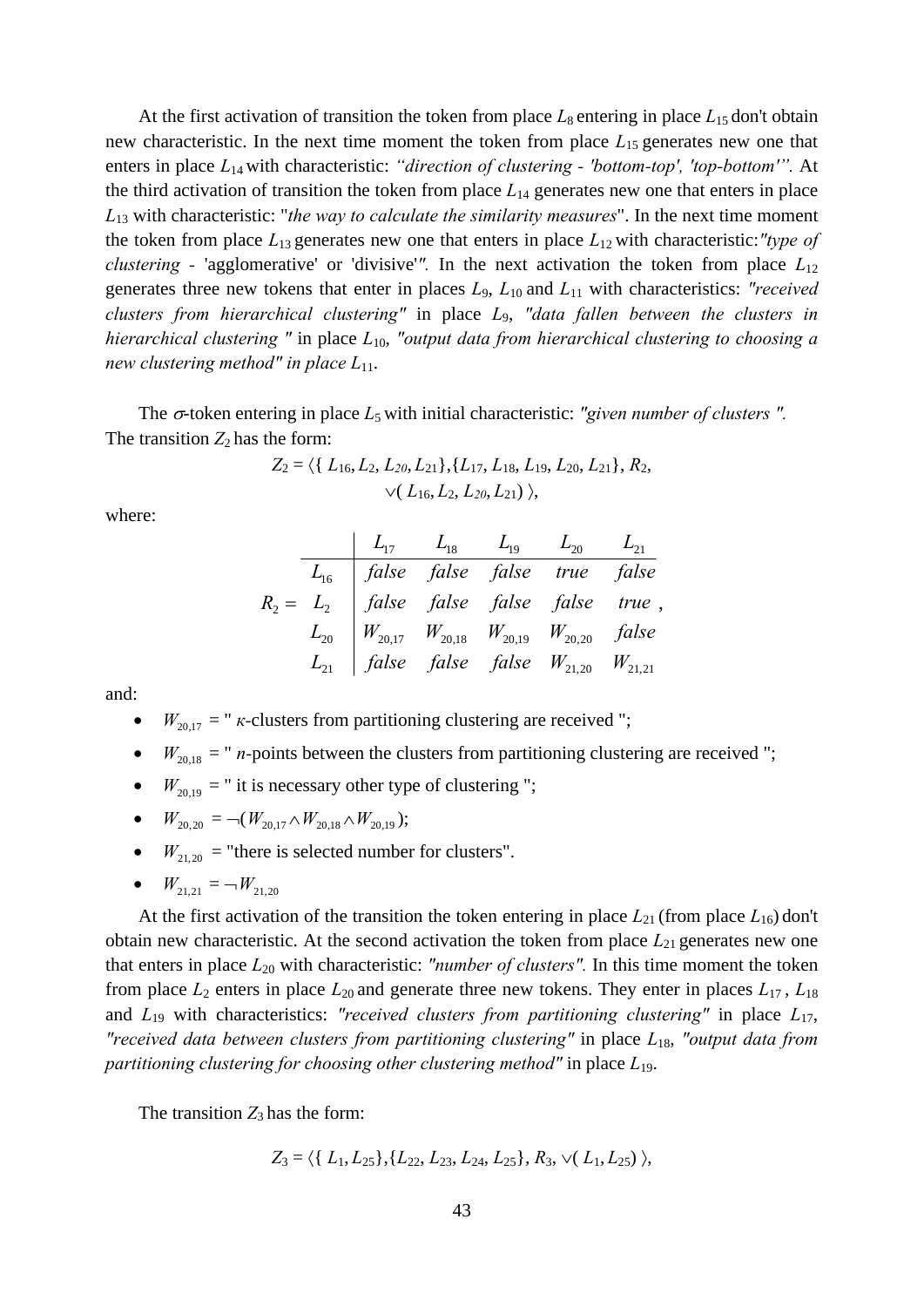where:

$$
R_3 = \begin{array}{c|ccccc} & L_{22} & L_{23} & L_{24} & L_{25} \\ \hline L_1 & false & false & false & true \\ L_{25} & W_{25,22} & W_{25,23} & W_{25,24} & W_{25,25} \end{array}
$$

and:

- $W_{25,22} = "K clusters from density-based clustering are received ";$
- $W_{25,23} = "n$  points between the clusters from density-based clustering are received";
- $W_{25,24}$  = " it is necessary other type of clustering ";
- $W_{25,25} = -(W_{25,22} \wedge W_{25,23} \wedge W_{25,24});$

The token entering in place  $L_{25}$  (from place  $L_1$ ) don't obtain new characteristic. The token from place  $L_{25}$  generates three new token that enter in places  $L_{22}$ ,  $L_{23}$  and  $L_{24}$  with characteristics: *"received clusters from density-based clustering"* in place *L*22, *"received data between clusters from density-based clustering "* in place *L*23, *"output data from density-based clustering for choosing other clustering method"* in place *L*24.

The σ-token entering in the net via place *L*26 with initial characteristic:*"dimension".*

The transition  $Z_4$  has the form:

$$
Z_4 = \langle \{L_{26}, L_{6}, L_{30}, L_{31}\}, \{L_{27}, L_{28}, L_{29}, L_{30}, L_{31}\}, R_4, \vee (\wedge (L_{26}, L_6), L_{30}, L_{31}) \rangle,
$$

where:

|  |  | $\begin{array}{ccc} \n & L_{27} & L_{28} & L_{29} & L_{30} & L_{31} \\  & & \n & \n\end{array}$                                                                                                                                                                         |  |
|--|--|-------------------------------------------------------------------------------------------------------------------------------------------------------------------------------------------------------------------------------------------------------------------------|--|
|  |  |                                                                                                                                                                                                                                                                         |  |
|  |  |                                                                                                                                                                                                                                                                         |  |
|  |  | $R_4 = \begin{array}{c cc} L_{26} & false & false & false & false & false & true \\ L_6 & false & false & false & true & false \\ L_{30} & W_{30,27} & W_{30,28} & W_{30,29} & W_{30,30} & false \\ L_{31} & false & false & false & W_{31,30} & W_{31,31} \end{array}$ |  |
|  |  |                                                                                                                                                                                                                                                                         |  |

and:

- $W_{30,27}$  = "  $\kappa$  clusters from grid-based clustering are received ";
- $W_{30,28} = "n$  points between the clusters from grid-based clustering are received";
- $W_{30,29}$  = " it is necessary other type of clustering ";

• 
$$
W_{30,30} = \bigcup_{k=1}^{N} W_{30,27} \bigwedge_{k=1}^{N} W_{30,28} \bigwedge_{k=1}^{N} W_{30,29} \bigwedge_{k=1}^{N} W_{30,29}
$$

- $W_{31,30}$  = "there is a selected number for clusters";
- $\bullet$   $W_{31,31}$   $\_$   $\_$   $W_{31,30}$

At the first activation of the transition the token from place  $L_{26}$  enters in place  $L_{31}$  and don't obtain new characteristic. At the second activation the token from place *L*31 generates new token that enters in place *L*30 with characteristic: *"selected dimension for mapping the data".*

At the third activation the token from place  $L_{30}$  generates three new tokens that enters in places *L*27, *L*28 and *L*29 with characteristics: *"received clusters from grid-based clustering "* in place *L*27, *" received data between clusters from grid-based clustering "* in place *L*28, *"output data from grid-based clustering for choosing other clustering method"* in place  $L_{29}$ .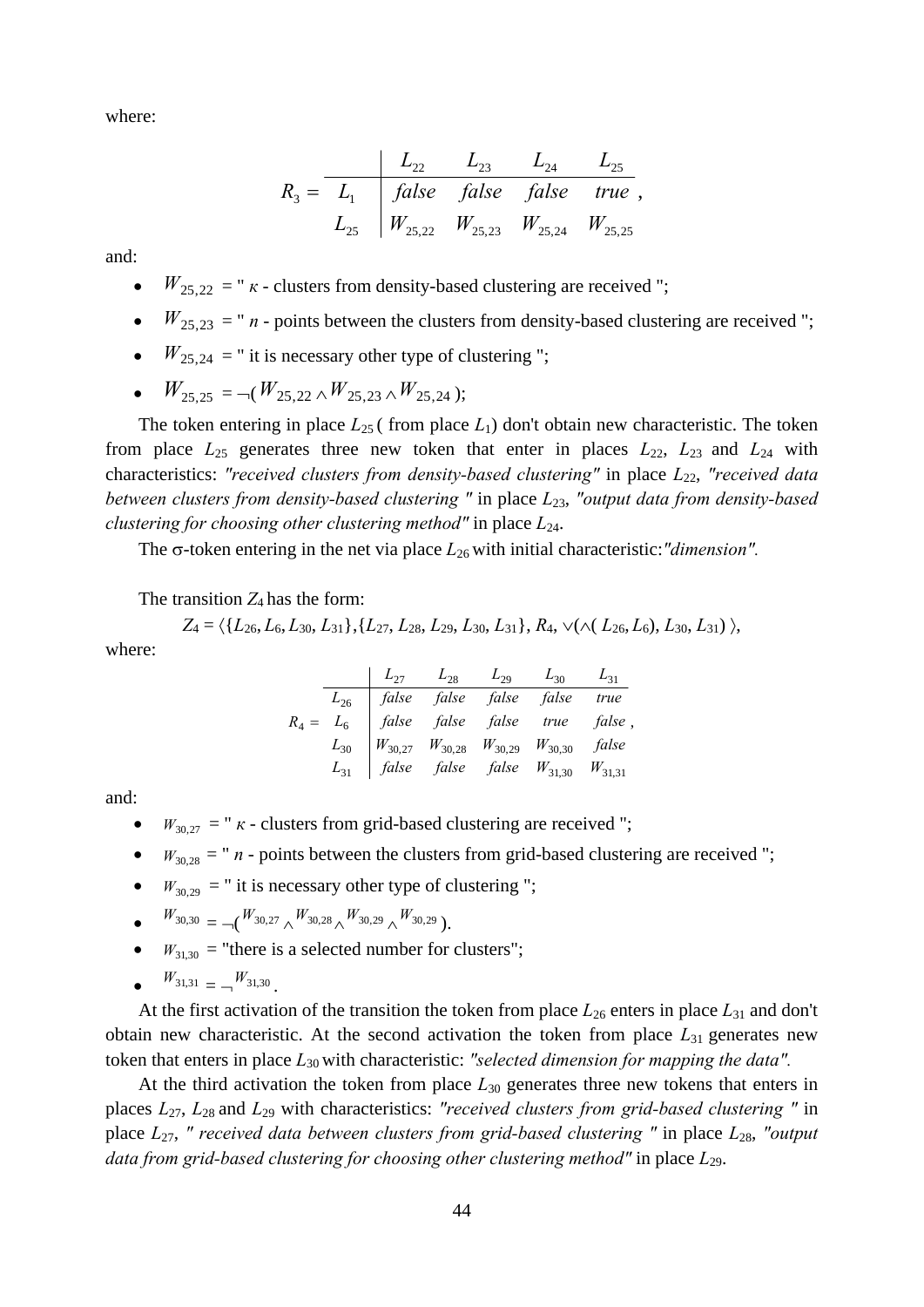The transition  $Z_5$  has the form:

$$
Z_5 = \langle \{ L_5, L_{35} \}, \{ L_{32}, L_{33}, L_{34}, L_{35} \}, R_5, \vee (L_5, L_{36}) \rangle
$$

where:

$$
R_5 = \begin{array}{c|ccccc} & L_{32} & L_{33} & L_{34} & L_{35} \\ \hline L_5 & false & false & false & true \\ L_{35} & W_{35,32} & W_{35,33} & W_{35,34} & W_{35,35} \end{array}
$$

and:

- $W_{35,32} =$  "  $\kappa$  clusters from model-based clustering are received";
- $W_{35,33} = "n$  points between the clusters from grid-based clustering are received";
- $W_{35,34}$  = " it is necessary other type of clustering ";
- $\bullet$  *W*<sub>35,35</sub> =  $\neg (W_{35,32} \wedge W_{35,33} \wedge W_{35,34}).$

At the first activation of the transition the token from place enters in place *L*35 and don't obtain new characteristic. At the second activation of the transition the token from place *L*<sup>35</sup> generates three new tokens that enter in places *L*32, *L*33 and *L*34 with characteristics: *"received clusters from model-based clustering "* in place *L*32, *"received data between clusters from model-based clustering "* in place *L*33, *"output data from model-based clustering for choosing other clustering method"* in place *L*34.

The  $\sigma$ -token enters the net via place  $L_{36}$  with initial characteristic: "other parameters".

The transition  $Z_6$  has the form:

$$
Z_6 = \langle \{ L_{36}, L_4, L_{40}, L_{41} \}, \{ L_{37}, L_{38}, L_{39}, L_{40}, L_{41} \}, R_6, \times (\wedge ( L_{36}, L_4), L_{40}, L_{41}) \rangle,
$$

where:

| $L_{37}$    | $L_{38}$                                       | $L_{39}$    | $L_{40}$    | $L_{41}$    |       |
|-------------|------------------------------------------------|-------------|-------------|-------------|-------|
| $R_6 = L_4$ | false false false false false false true false |             |             |             |       |
| $L_{40}$    | $W_{40,37}$                                    | $W_{40,38}$ | $W_{40,39}$ | $W_{40,40}$ | false |
| $L_{41}$    | false false false false false                  | $W_{41,40}$ | $W_{41,41}$ |             |       |

and:

 $W_{40,37}$  = "  $\kappa$  - clusters from clustering of other method are received ";

 $W_{40,38}$  = " *n* - points between the clusters from clustering of other method are received ";

 $W_{40,39}$  = " it is necessary other type of clustering ";

$$
W_{40,40} = \neg(W_{40,37} \wedge W_{40,38} \wedge W_{40,39})
$$

 $W_{41,40}$  = "there are selected parameters";

 $W_{41,41} = -W_{41,40}$ 

At the first activation of the transition the token from place  $L_{38}$  entering in place  $L_{41}$  and don't obtain new characteristic. At the second activation of the transition the token from place *L*41 generates new one with characteristic: "*selected other parameters*".

The token entering in place  $L_{41}$  (from place  $L_6$ ) don't obtain new characteristic. At the third activation of the transition the token from place *L*41 generates three new tokens that enters in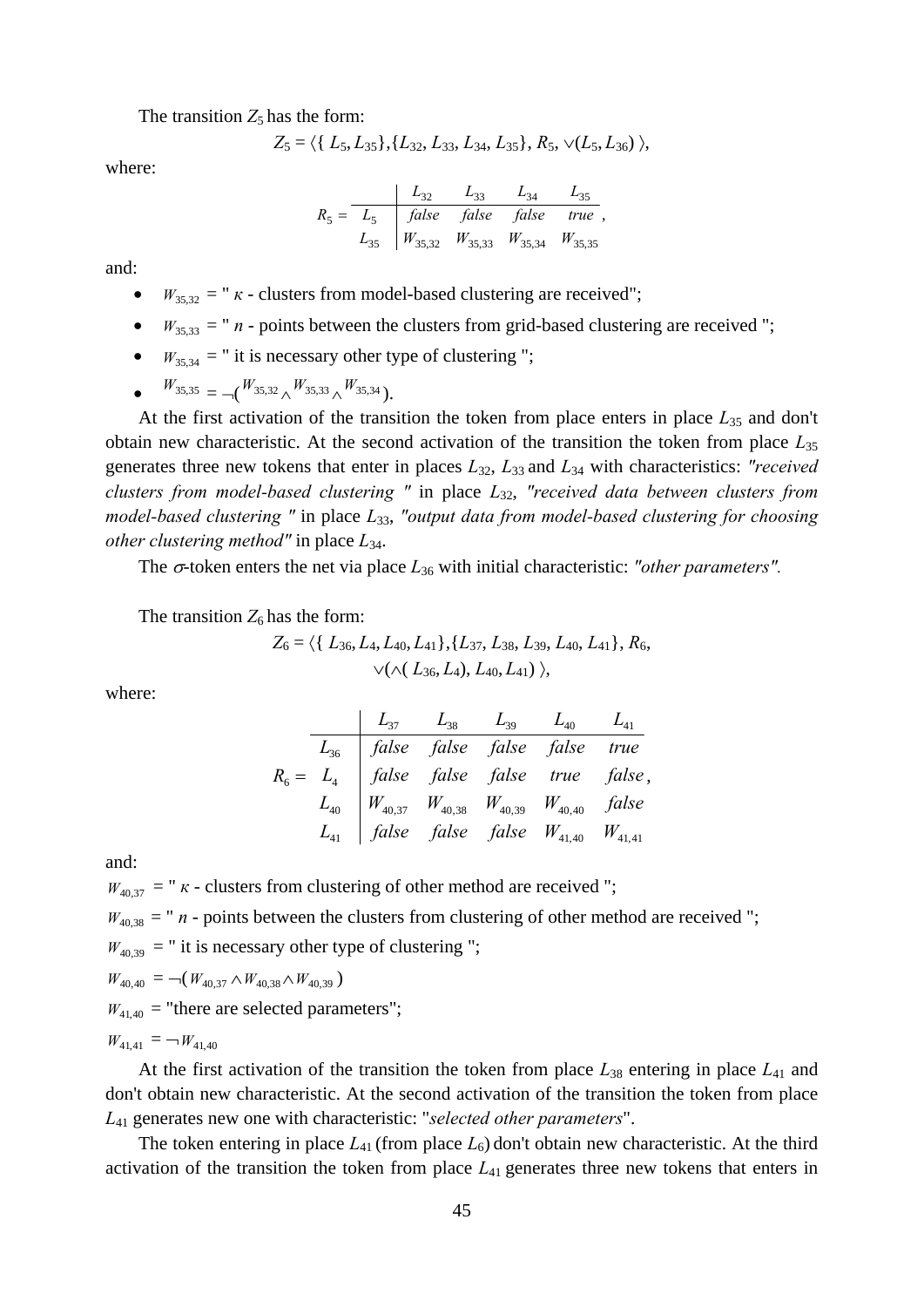places *L*38, *L*39 and *L*40 with characteristics: *"received clusters from other method for clustering "* in place *L*38, *"received data between clusters from other method for clustering "* in place *L*39, *"*it is necessary other type of clustering *"* in place *L*40.

The transition  $Z_7$  has the form:

 $Z_7 = \langle \{L_{22}, L_{23}, L_{24}, L_{17}, L_{18}, L_{19}, L_{9}, L_{10}, L_{11}, L_{37}, L_{38}, L_{39}, L_{32}, L_{33}, L_{34}, L_{27}, L_{28}, L_{29}, L_{7}\},\$ {*a*15, *a*16, *a*17, *b*5, *c*6, *a1*8}, *R*7,

 $\vee (L_{22}, L_{23}, L_{24}, L_{17}, L_{18}, L_{19}, L_9, L_{10}, L_{11}, L_{37}, L_{38}, L_{39}, L_{32}, L_{33}, L_{34}, L_{27}, L_{28}, L_{29}, L_7)$ where:

|           |          | $a_{15}$    | $a_{16}$    | $a_{17}$   | $b_{5}$   | $c_{\scriptscriptstyle 6}^-$ | $a_{18}$           |
|-----------|----------|-------------|-------------|------------|-----------|------------------------------|--------------------|
|           | $L_{22}$ | $W_{22,15}$ | false       | false      | false     | false                        | false              |
|           | $L_{23}$ | false       | $W_{23,16}$ | false      | false     | false                        | false              |
|           | $L_{24}$ | false       | false       | false      | false     | false                        | $W_{24,18}$        |
|           | $L_{17}$ | $W_{17,15}$ | false       | false      | false     | false                        | false              |
|           | $L_{18}$ | false       | $W_{18,16}$ | false      | false     | false                        | false              |
|           | $L_{19}$ | false       | false       | false      | false     | false                        | $W_{19,18}$        |
|           | $L_{9}$  | $W_{9,15}$  | false       | false      | false     | false                        | false              |
|           | $L_{10}$ | false       | $W_{10,16}$ | false      | false     | false                        | false              |
|           | $L_{11}$ | false       | false       | false      | false     | false                        | $W_{11,18}$        |
| $R_{R-7}$ | $L_{37}$ | $W_{37,15}$ | false       | false      | false     | false                        | false <sup>'</sup> |
|           | $L_{38}$ | false       | $W_{38,16}$ | false      | false     | false                        | false              |
|           | $L_{39}$ | false       | false       | false      | false     | false                        | $W_{39,18}$        |
|           | $L_{32}$ | $W_{32,15}$ | false       | false      | false     | false                        | false              |
|           | $L_{33}$ | false       | $W_{33,16}$ | false      | false     | false                        | false              |
|           | $L_{34}$ | false       | false       | false      | false     | false                        | $W_{34.18}$        |
|           | $L_{27}$ | $W_{27,15}$ | false       | false      | false     | false                        | false              |
|           | $L_{28}$ | false       | $W_{28,16}$ | false      | false     | false                        | false              |
|           | $L_{29}$ | false       | false       | false      | false     | false                        | $W_{\rm 29,18}$    |
|           | $L_{7}$  | false       | false       | $W_{7,17}$ | $W_{7,5}$ | $W_{7,6}$                    | false              |

and:

- $W_{22,15} = W_{17,15} = W_{9,15} = W_{37,15} = W_{32,15} = W_{27,15} = W_{40,37} = W_{\kappa}$  clusters from clustering of type *i* are received ";
- $W_{23,16} = W_{18,16} = W_{10,16} = W_{38,16} = W_{33,16} = W_{28,16} = "n$  points between the clusters from clustering of type *i* are received ";
- $W_{24,18} = W_{19,18} = W_{11,18} = W_{39,18} = W_{34,18} = W_{29,18} =$  " it is necessary other type of clustering ";
- $W_{7,17}$  = " it is necessary new data for clustering ";
- $W_{7.5}$  = " it is necessary new criteria for clustering ";
- $W_{7,6}$  = " it is necessary new method for clustering ".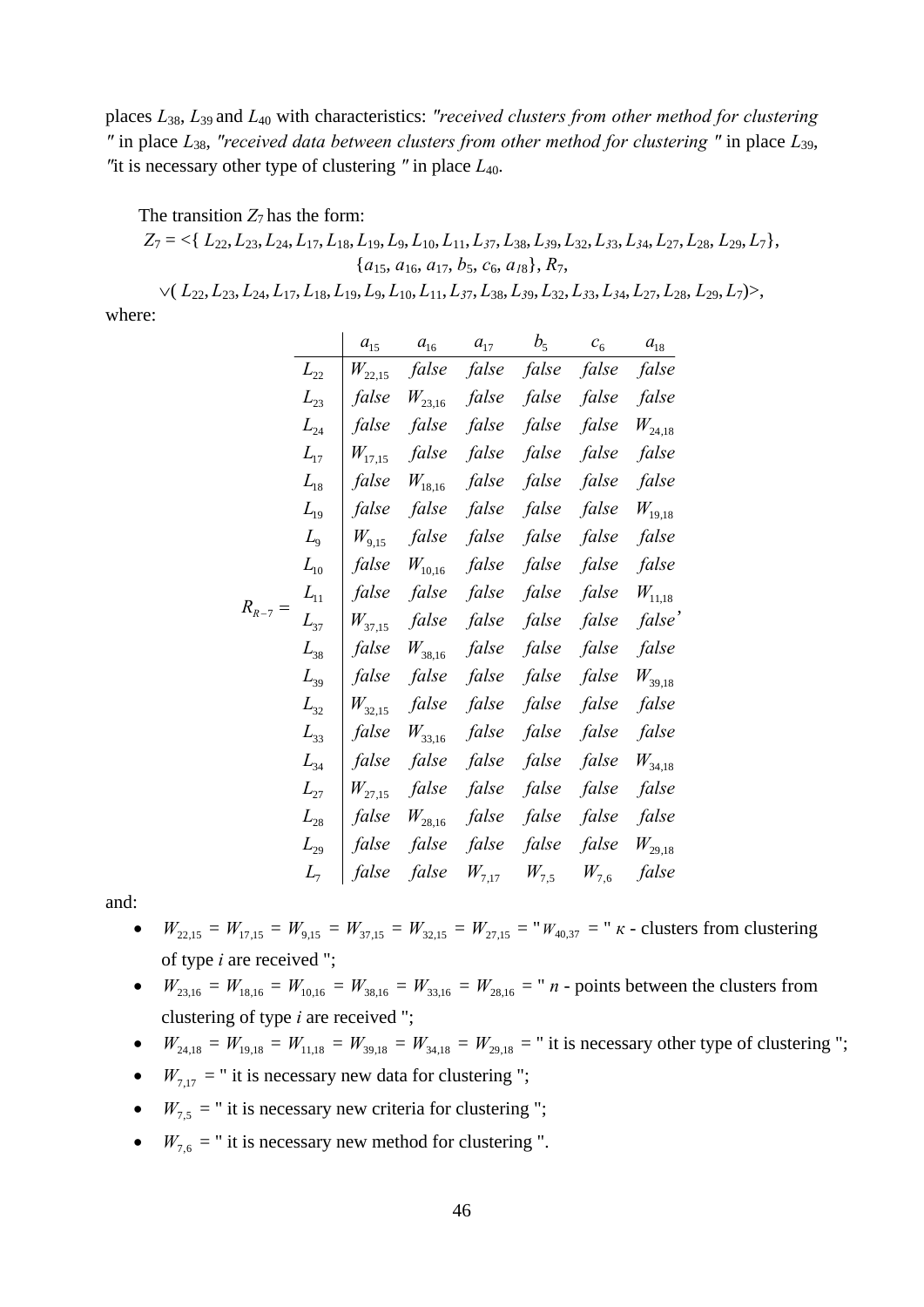The tokens in the transition have different marks but we suppose that they are  $\alpha$ -tokens (because data, criteria and clustering method entering in the subnet like one token). The tokens that enter in places *a*15, *a*16, *a*18 have the following characteristics: *"received clusters* of type *i "*  in place  $a_{15}$ , "received n - points between the clusters from clustering of type i " in place  $a_{16}$  and *"* need to select other type of clustering" in place  $a_{18}$ .

The tokens that enter in places  $a_{17}$ ,  $b_5$ ,  $c_6$  don't obtain new characteristics, respectively: *"needs of new data "* in place *a*17, *"needs of new criteria "* in place *b*5, *" needs of a new method for clustering*" in place  $c_6$ .

## **3 Conclusion**

In the presented paper is constructed a generalized net model of the process of selecting a method for clustering. The model describes the different types of clustering. The constructed generalized net is a subnet of the transition  $Z_6$  of the generalized net of the process of clustering. Each one of the transitions  $Z_1$ ,  $Z_2$ ,  $Z_3$ ,  $Z_4$ ,  $Z_5$ ,  $Z_6$  in the generalized net can be replaced with subnet again by applying the hierarchical operator *Н*3. These subnets the authors will construct in the future works.

#### **References**

- [1] Ahlemeyer-Stubbe A., S. Coleman, *A Practical Guide to Data Mining for Business and Industry*, 2014 John Wiley & Sons, Ltd
- [2] Atanassov, K. *Generalized Nets*. World Scientific, Singapore, 1991.
- [3] Atanassov, K. *On Generalized Nets Theory*. Prof. M. Drinov Academic Publishing House, Sofia, 2007.
- [4] Bramer M., *Principle of Data Mining*, second Edition, Springer London 2007, 2013, ISBN 978-1-4471-4883-8
- [5] Bureva, V., Algorithms for associative rule mining, *Management and Education*, Vol. 9, 2013, 121-128 (in Bulgarian).
- [6] Bureva, V., E. Sotirova, Generalized net of the process of association rules discovery by Eclat algorithm using weather databases, *14th Int. Workshop on Generalized Nets Burgas*, 29–30 November 2013, 1–10.
- [7] Bureva, V., Generalized Net Model of the process of the creating of the associative rules via algorithm Apriori, *Annual of "Informatics" Section Union of Scientists in Bulgaria*, Vol. 5, 2012, 73-83 (in Bulgarian).
- [8] Orozova, D., E. Sotirova, Generalized net model of the applying data mining tools, *Proc. of the Tenth International Workshop on Generalized Nets*, Sofia, 2009, 22–26.